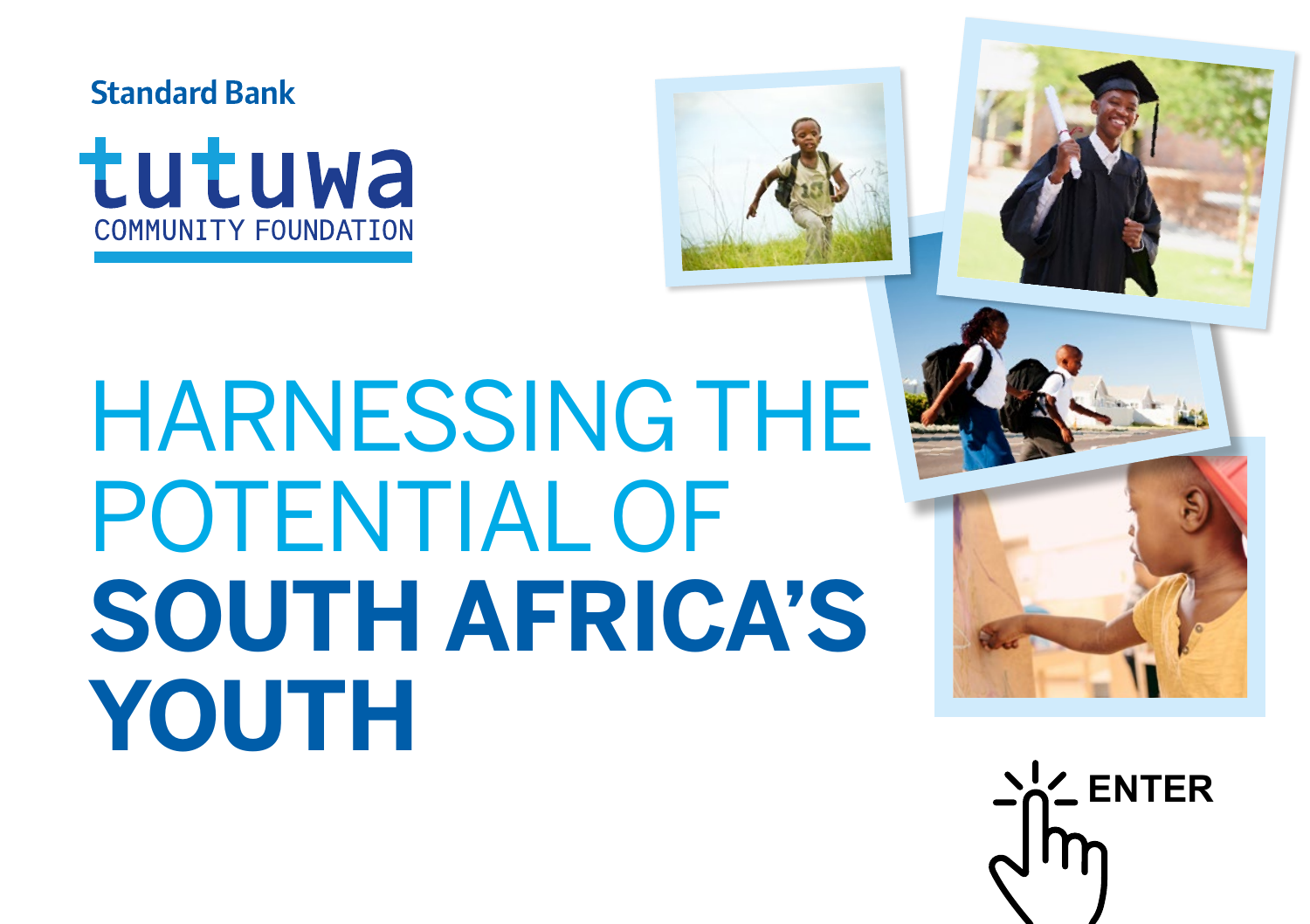52 **CONTENT PAGE**

**VISION MISSION** 

**WHAT WE DO**

**OUR ROLE**

**HISTORY**

**APPROACH**

**CONTACT DETAILS**

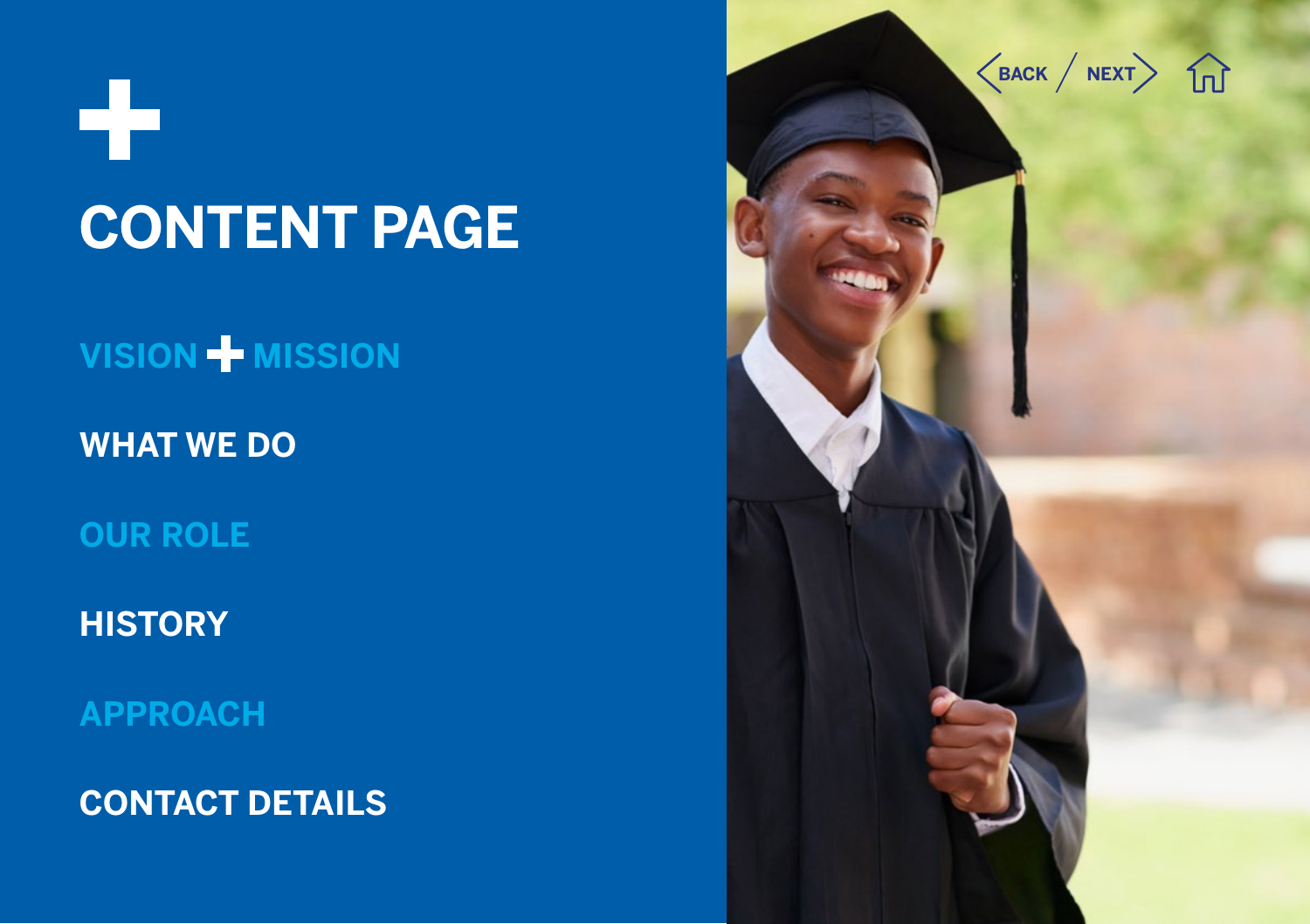

#### **VISION**

"A South Africa whose youth are inspired and supported and working to reach their full potential as productive citizens contributing to the economic development of their communities."

#### **MISSION**

"To inspire and support the growth and development of young people so that they can reach their full potential as productive citizens who contribute to the economic development of their communities."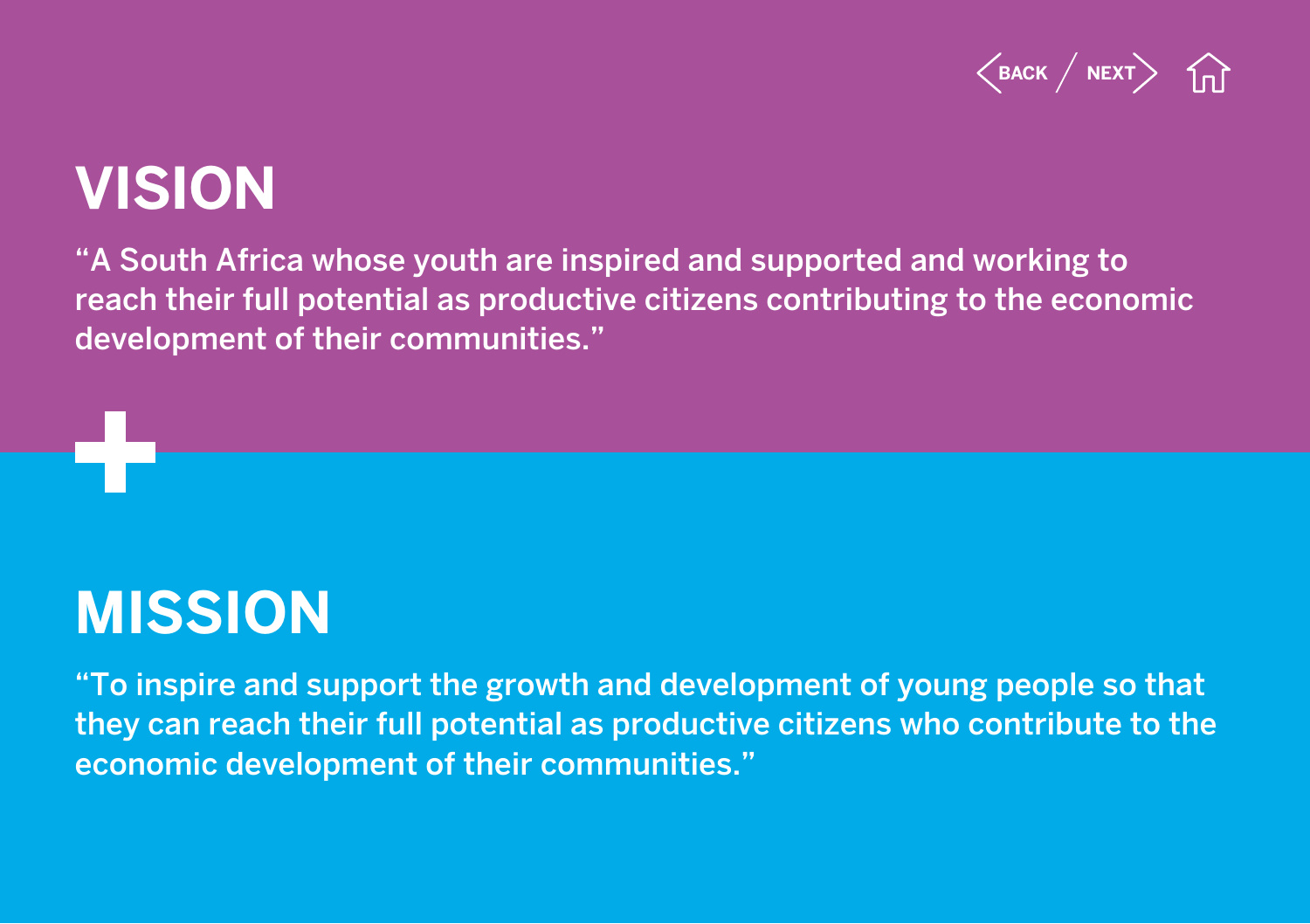#### **WHAT WE DO**

- • We provide grants for programmes that are within our approved strategy and selected thematic areas.
- • We invest in social impact bonds to tackle social issues across South Africa.
- We act as a thought leader and strategic player and are an active, engaged and proactive facilitator in our programme focus areas. This role is also that of an activator, funding what works and promoting the formation and coordination of networks, partnership building and knowledge sharing.



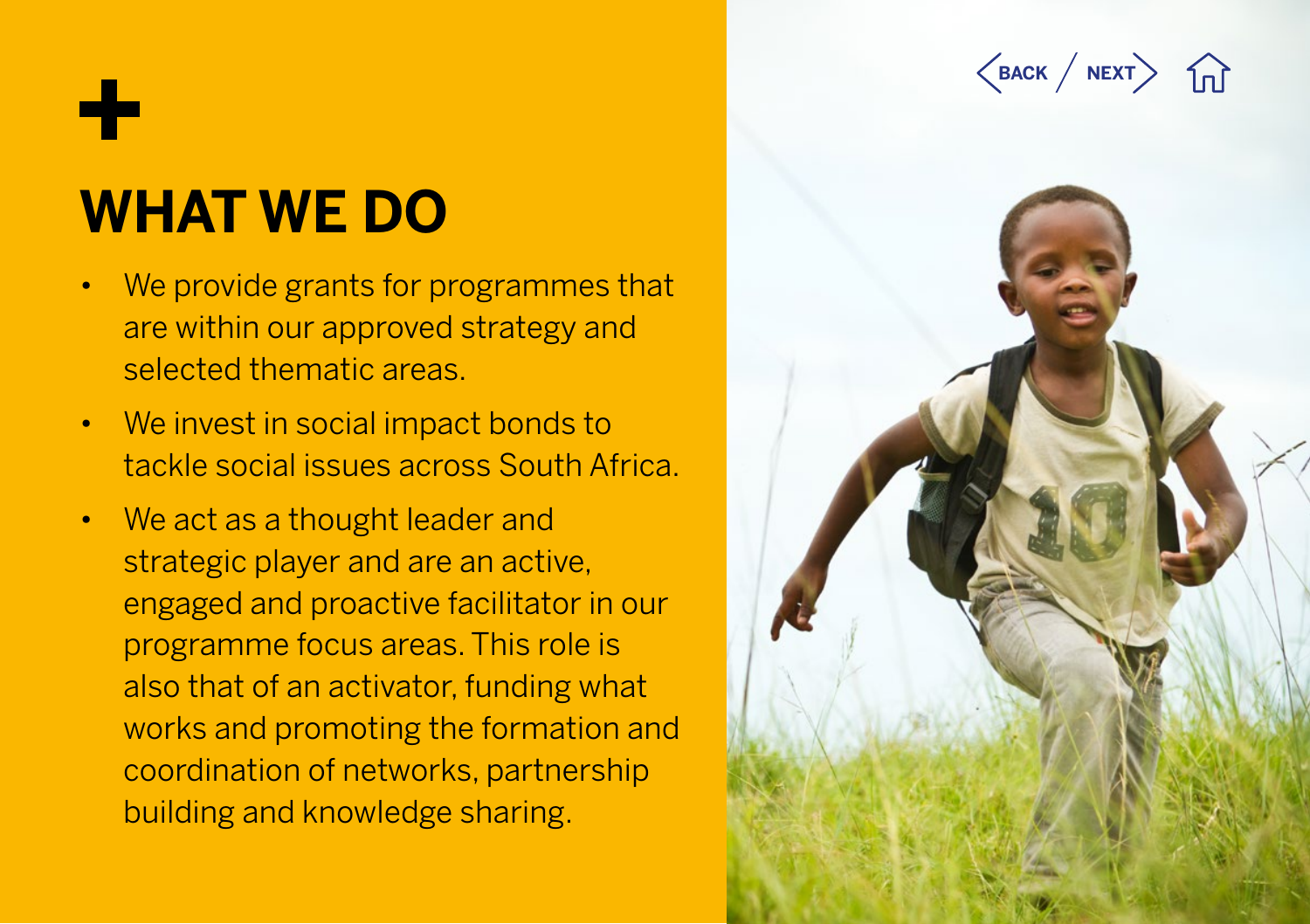

### **OUR ROLE • GRANT-MAKING • IMPACT INVESTING • THOUGHT LEADERSHIP**

٣ř

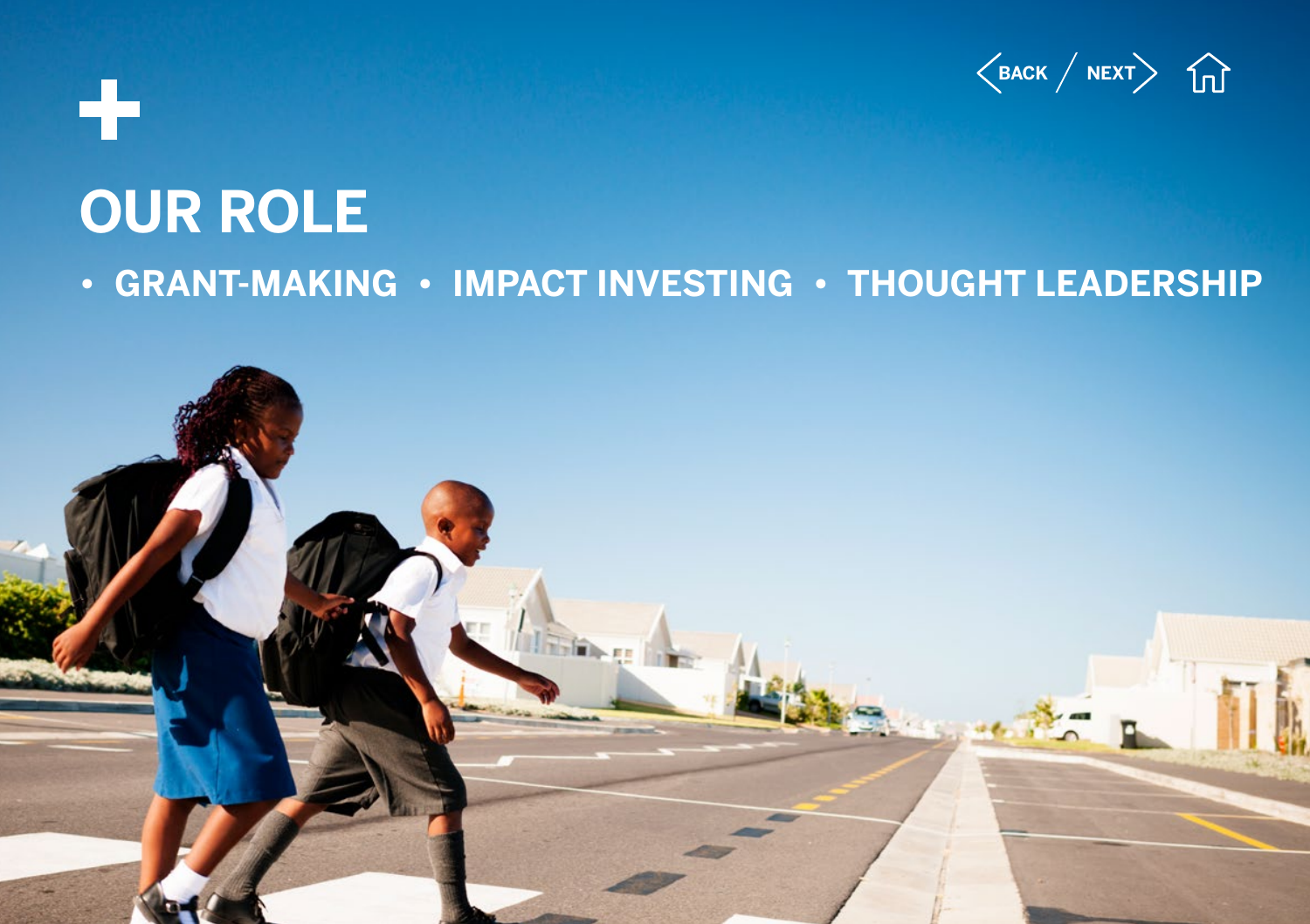

### **HISTORY**

The Standard Bank Tutuwa Community Foundation was founded in 2016. Our purpose is to benefit communities in South Africa through the promotion of economic development and the alleviation of poverty.

The Foundation seeks to finance projects run by developmental institutions such as non-profit and non-government organisations that are predominantly for the benefit of historically disadvantaged people in accordance with the framework established by the BBBEE Act and the Financial Services Sector Code.

We invest our resources in young people – from their earliest years to their schooling and post-schooling years. Our aim is to make long-term commitments to advance their growth so that they can reach their full potential and be productive citizens who contribute to the economic development of their communities.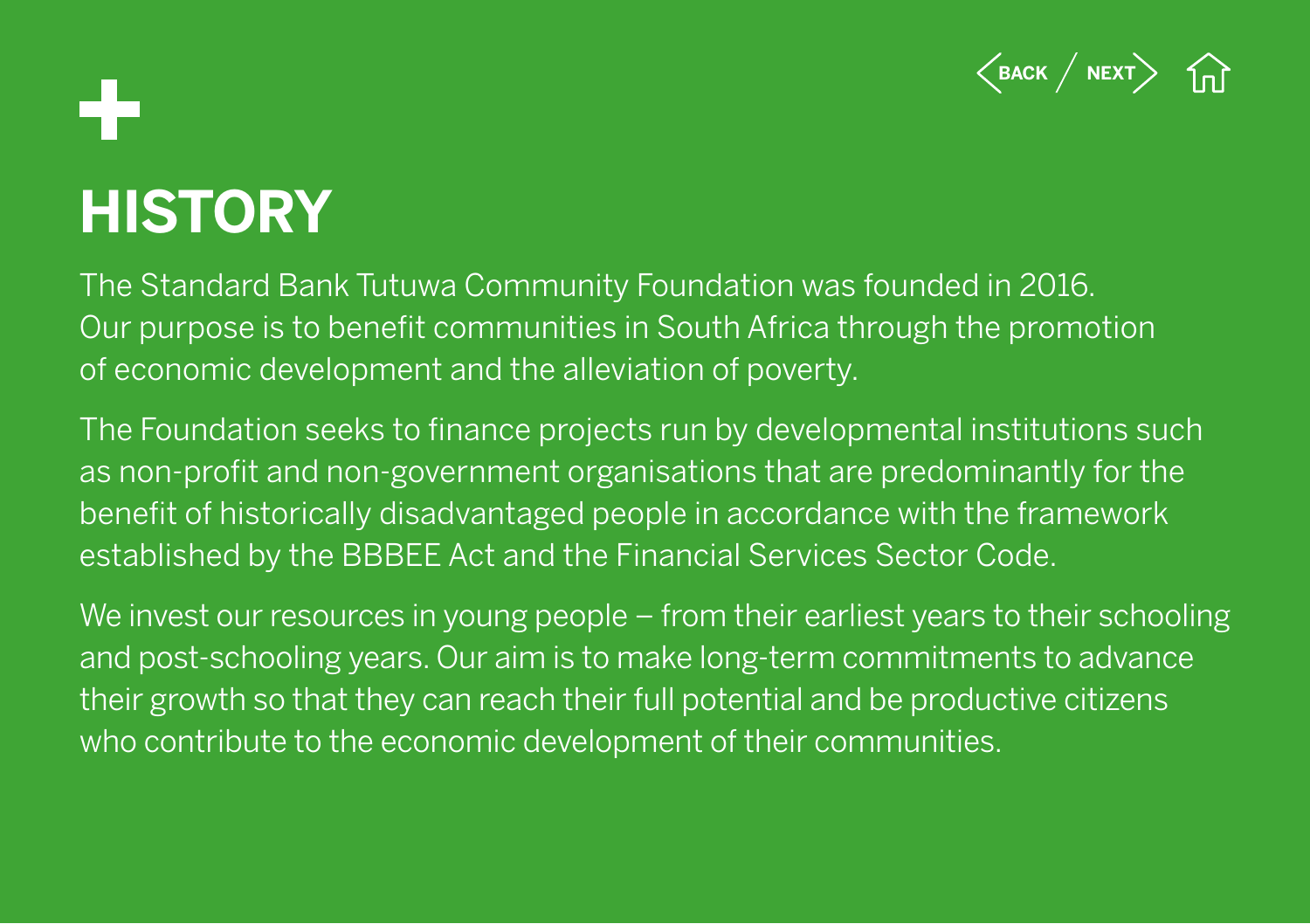

We invest our resources and focus our activities in three thematic areas: Early childhood, schooling and post-schooling:



#### **EARLY CHILDHOOD DEVELOPMENT –**

To improve learning outcomes (school readiness) at an ECD level.



**SCHOOLING –** 

To improve learner outcomes at a schooling level.



#### **POST-SCHOOLING –**

To improve young people's prospects to transition to post-schooling opportunities (entrepreneurship, post schooling education and employment).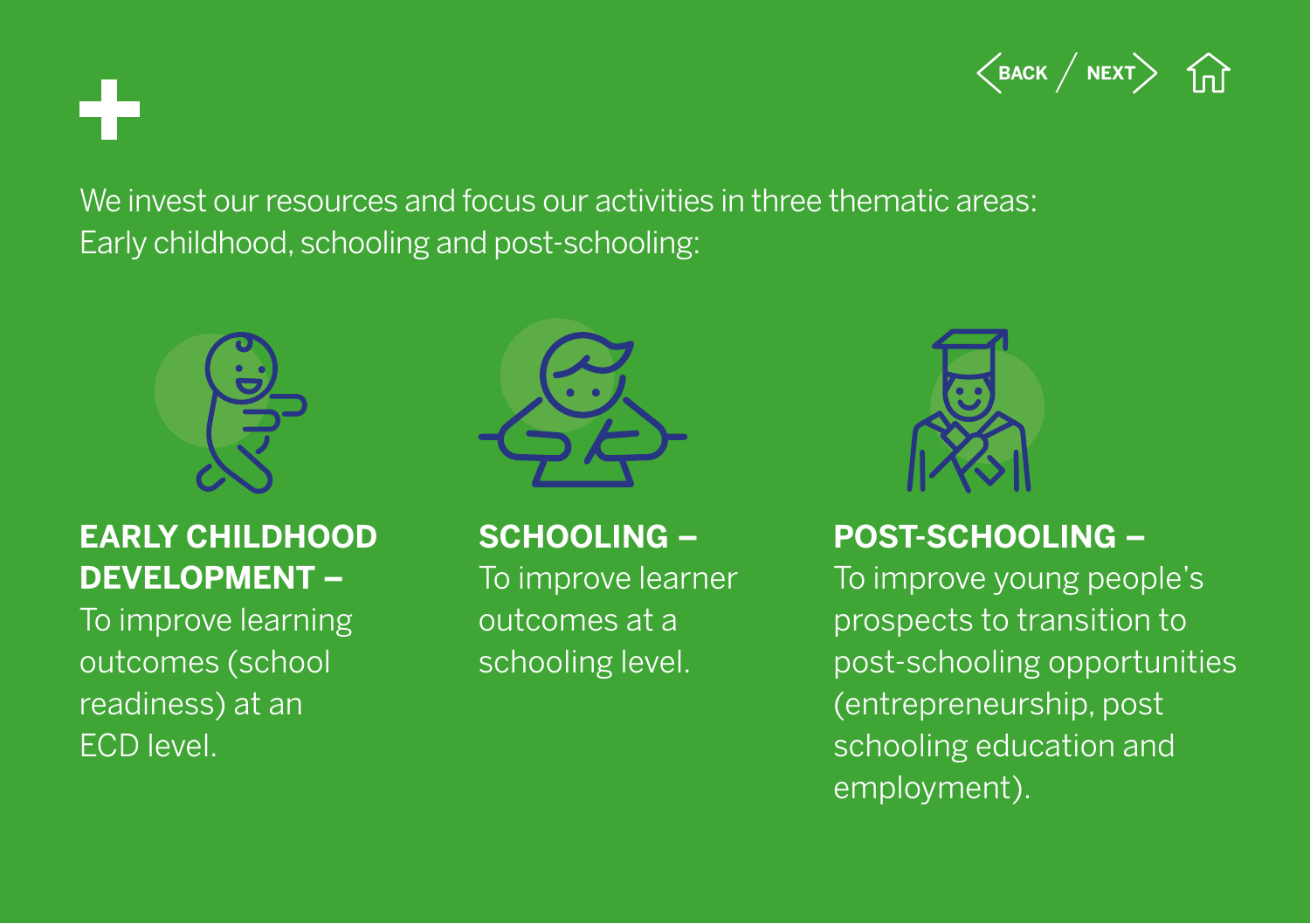

# **APPROACH**

The Foundation works with existing reputable non-profit organisations in our three thematic areas to achieve significant and enduring social impact through our initiatives. The aim of this approach is to "crowd in" existing organisations to improve the effectiveness of interventions.

We enter into partnerships with non-profit organisations that share the Foundation's vision, mission, goals, values and strategic focus. These organisations must have a clear constituency, that is, communities they work for, relate to, and advocate for, and they must demonstrate clearly articulated and practised accountability mechanisms for its constituency. Project and partner identification is led from within the Foundation.

Through our three thematic areas and partnerships, we can action a clear lifecycle approach to youth development, beginning with improving the quality of interventions in a child's earliest years, contributing to a more effective education system and easing the transition for young people to the world of work.